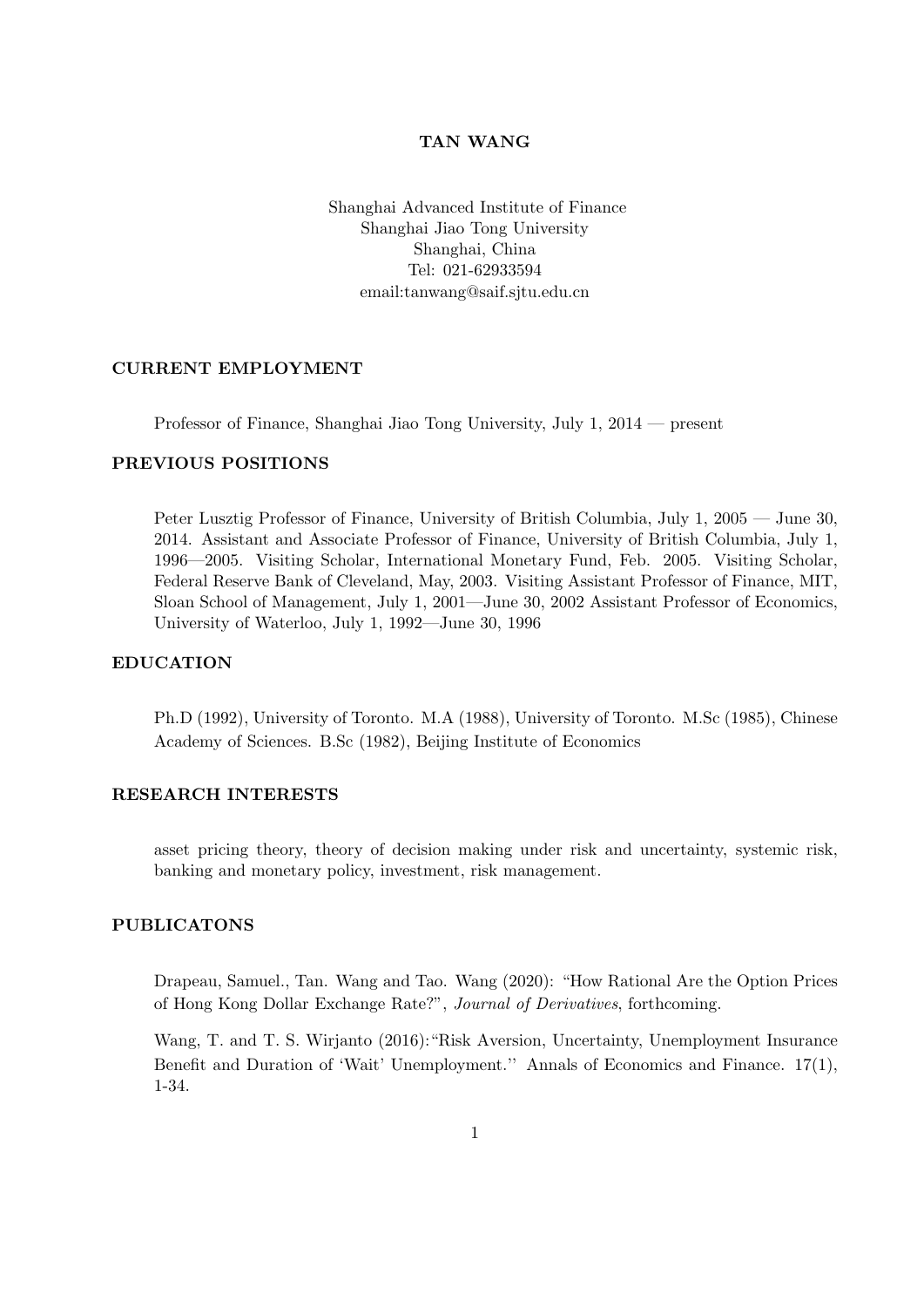Kamstra, M., L. Kramer, M. Levi, and T. Wang (2014): "Seasonally Varying Preferences: Theoretical Foundations for an Empirical Regularity," Review of Asset Pricing Studies, 4(1), 3977.

Boyle, P., L. Garlappi, R. Uppal, and T. Wang (2012): "Keynes Meets Markowitz: The Trade-off Between Familiarity and Diversification," Management Science, Vol. 58, No. 2, pp. 253-272..

Li, K., T. Wang, Y.-L. Cheung, and P. Jiang (2011): "Privatization and Risk Sharing: Evidence from the Split Share Structure Reform in China," Review of Financial Studies, vol.24,pp.2499-2525

Cvitanic, J., A. Lazrak and T. Wang (2008): "Sharpe Ratio as a Performance Measure in a Multi-Period Model," Journal of Economic Dynamics and Control, Vol.32, pp.1622-1649.

Boyle, P., S. Feng, W. Tian and T. Wang (2008): "Robust Stochastic Discount Factors," Review of Financial Studies, , vol.21, pp.1077 - 1122.

Vayanos, D. and T. Wang (2007): "Search and Endogenous Concentration of Liquidity in Asset Markets," Journal of Economic Theory, Vol. 136, pp.66-104.

Garlappi, L. R. Uppal and T. Wang (2007): "Portfolio selection with parameter and model uncertainty: A multi-prior approach," Review of Financial Studies, vol. 40, pp.41-81.

Cao, H., T. Wang and H. Zhang (2005): "Model Uncertainty, Limited Market Participation and Asset Prices," Review of Financial Studies, 18, 1219-1251.

Liu, J., Pan, J. and T. Wang (2005): "An equilibrium model of rare-event premia and its implication for option smirks," Review of Financial Studies, vol.18, pp. 131–164.

Wang, T. and T. Wirjanto (2004): "The Role of Risk Aversion and Uncertainty in an Individual's Migration Decision," Stochastic Models, vol. 20, pp. 129-147.

Uppal R. and T. Wang (2003):"Model Misspecification and Under Diversification," Journal of Finance, 58, 2465-2486.

Wang, T. (2001): "Conditional Preferences and Updating," Journal of Economic Theory, vol.108, pp.286-321.

Boyle, P. and Wang, T. (2001):"Valuation of New Securities in an Incomplete Market: the Catch 22 of Derivative Pricing," Mathematical Finance, Vol. 11, pp. 267-284.

Wang, T. (2000): "Equilibrium with New Investment Opportunities." Journal of Economic Dynamics and Control, Vol. 25, pp.1751-1773.

Dumas, B., R. Uppal and T. Wang (2000):"Intertemporal Efficient Allocations with Recursive Utility." Journal of Economic Theory, Vol.93, pp.240-259.